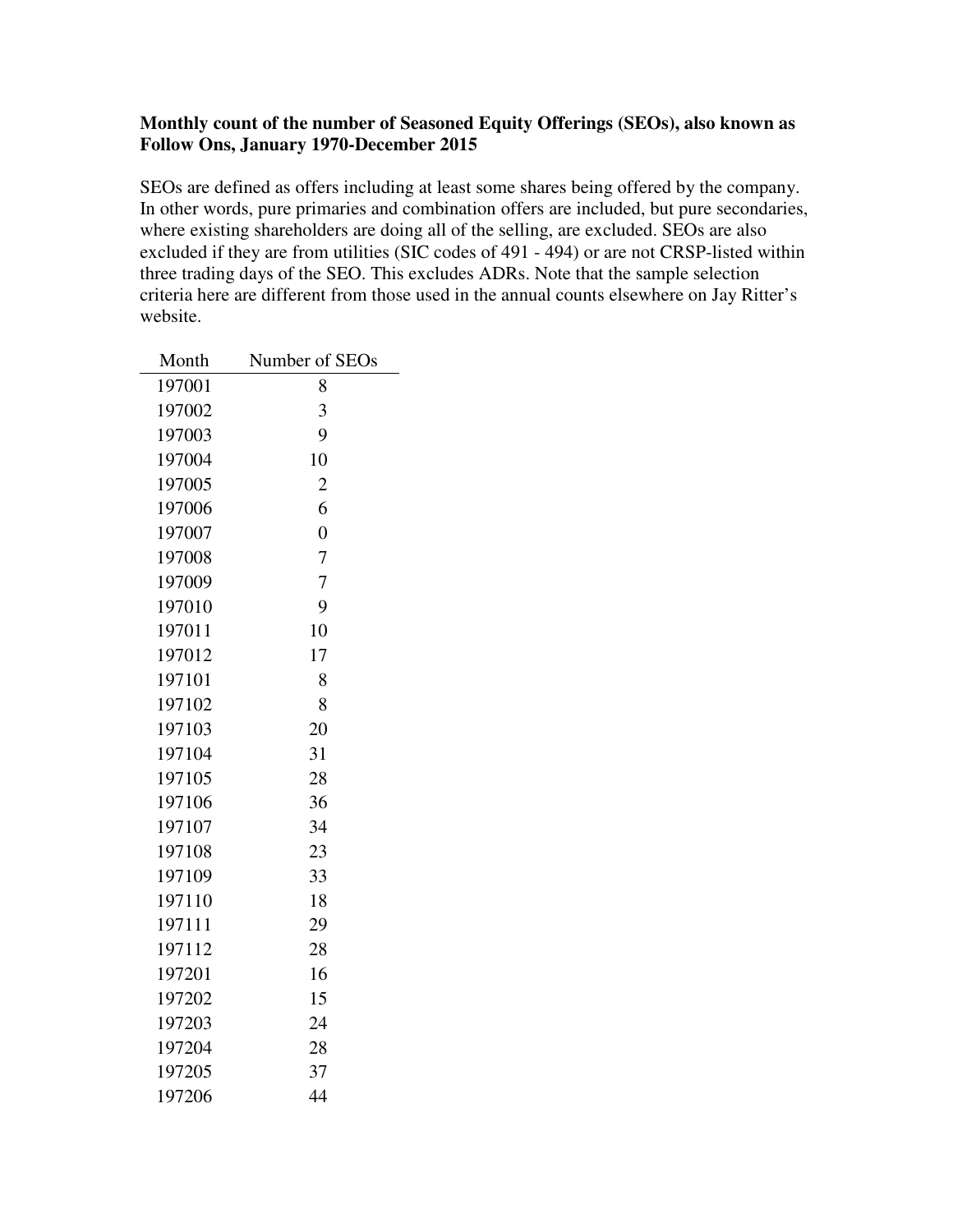| 197207 | 15             |
|--------|----------------|
| 197208 | 30             |
| 197209 | 16             |
| 197210 | 23             |
| 197211 | 24             |
| 197212 | 8              |
| 197301 | 6              |
| 197302 | 8              |
| 197303 | 5              |
| 197304 | 6              |
| 197305 | $\overline{c}$ |
| 197306 | $\overline{2}$ |
| 197307 | $\mathbf{1}$   |
| 197308 | 3              |
| 197309 | $\overline{2}$ |
| 197310 | 4              |
| 197311 | 3              |
| 197312 | 3              |
| 197401 | 1              |
| 197402 | 3              |
| 197403 | 3              |
| 197404 | 3              |
| 197405 | 1              |
| 197406 | 1              |
| 197407 | 1              |
| 197408 | $\overline{2}$ |
| 197409 | $\overline{0}$ |
| 197410 | $\overline{2}$ |
| 197411 | $\overline{2}$ |
| 197412 | 3              |
| 197501 | $\overline{0}$ |
| 197502 | $\mathbf{1}$   |
| 197503 | $\mathbf{1}$   |
| 197504 | 6              |
| 197505 | 7              |
| 197506 | 7              |
| 197507 | 4              |
| 197508 | 3              |
| 197509 | $\overline{7}$ |
| 197510 | 8              |
| 197511 | 5              |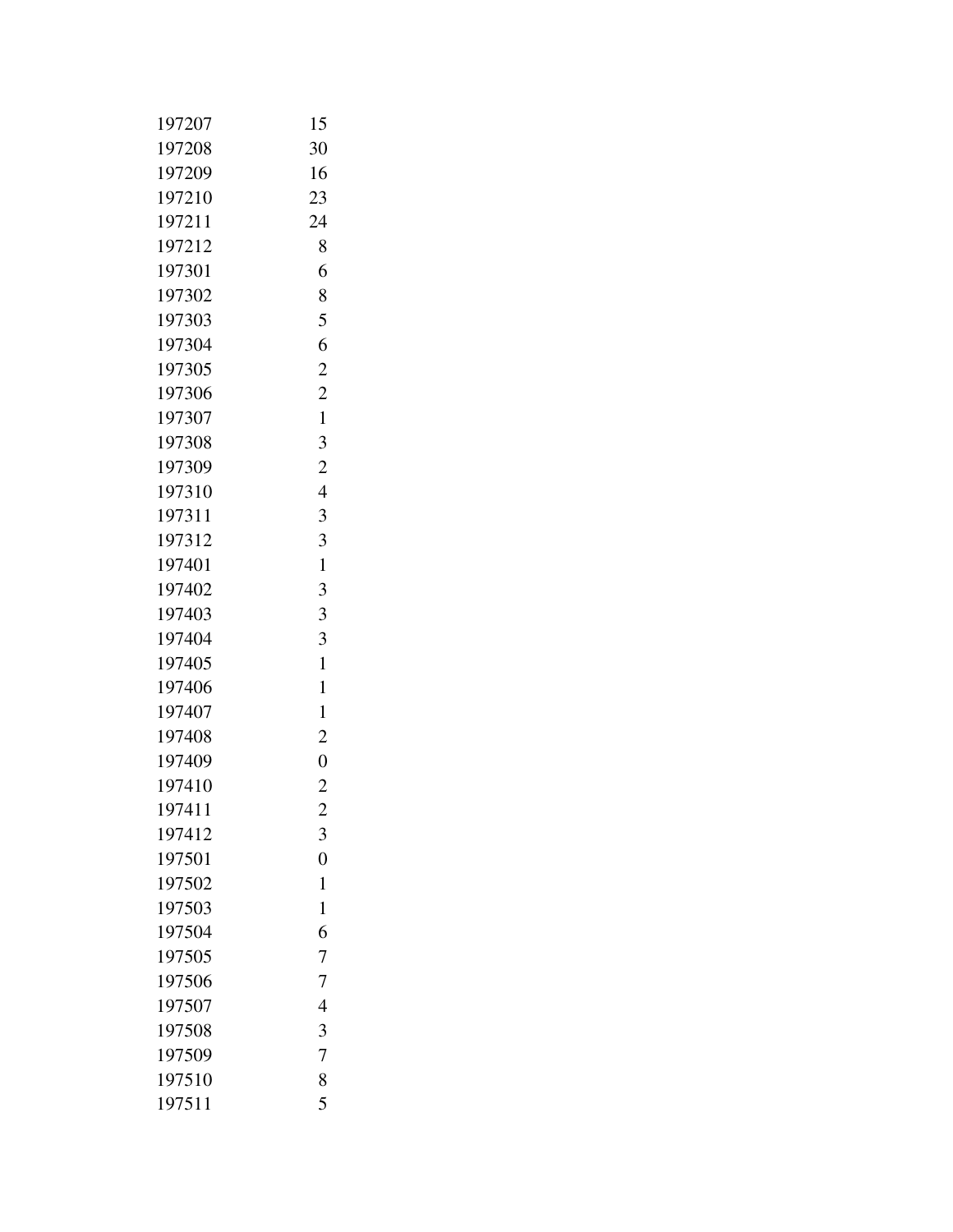| 197512 | 4              |
|--------|----------------|
| 197601 | $\mathbf{1}$   |
| 197602 | 8              |
| 197603 | 17             |
| 197604 | 12             |
| 197605 | 8              |
| 197606 | 8              |
| 197607 | 9              |
| 197608 | 5              |
| 197609 | $\overline{4}$ |
| 197610 | $\overline{4}$ |
| 197611 | $\overline{c}$ |
| 197612 | $\overline{0}$ |
| 197701 | 1              |
| 197702 | $\overline{c}$ |
| 197703 | 3              |
| 197704 | 6              |
| 197705 | $\overline{4}$ |
| 197706 | 11             |
| 197707 | 2              |
| 197708 | 3              |
| 197709 | $\overline{c}$ |
| 197710 | $\overline{4}$ |
| 197711 | 4              |
| 197712 | 3              |
| 197801 | $\mathbf{1}$   |
| 197802 | $\overline{0}$ |
| 197803 | 3              |
| 197804 | $\overline{c}$ |
| 197805 | 4              |
| 197806 | 15             |
| 197807 | 13             |
| 197808 | 15             |
| 197809 | 17             |
| 197810 | 14             |
| 197811 | $\overline{c}$ |
| 197812 | 6              |
| 197901 | $\overline{4}$ |
| 197902 | 5              |
| 197903 | $\overline{4}$ |
| 197904 | 5              |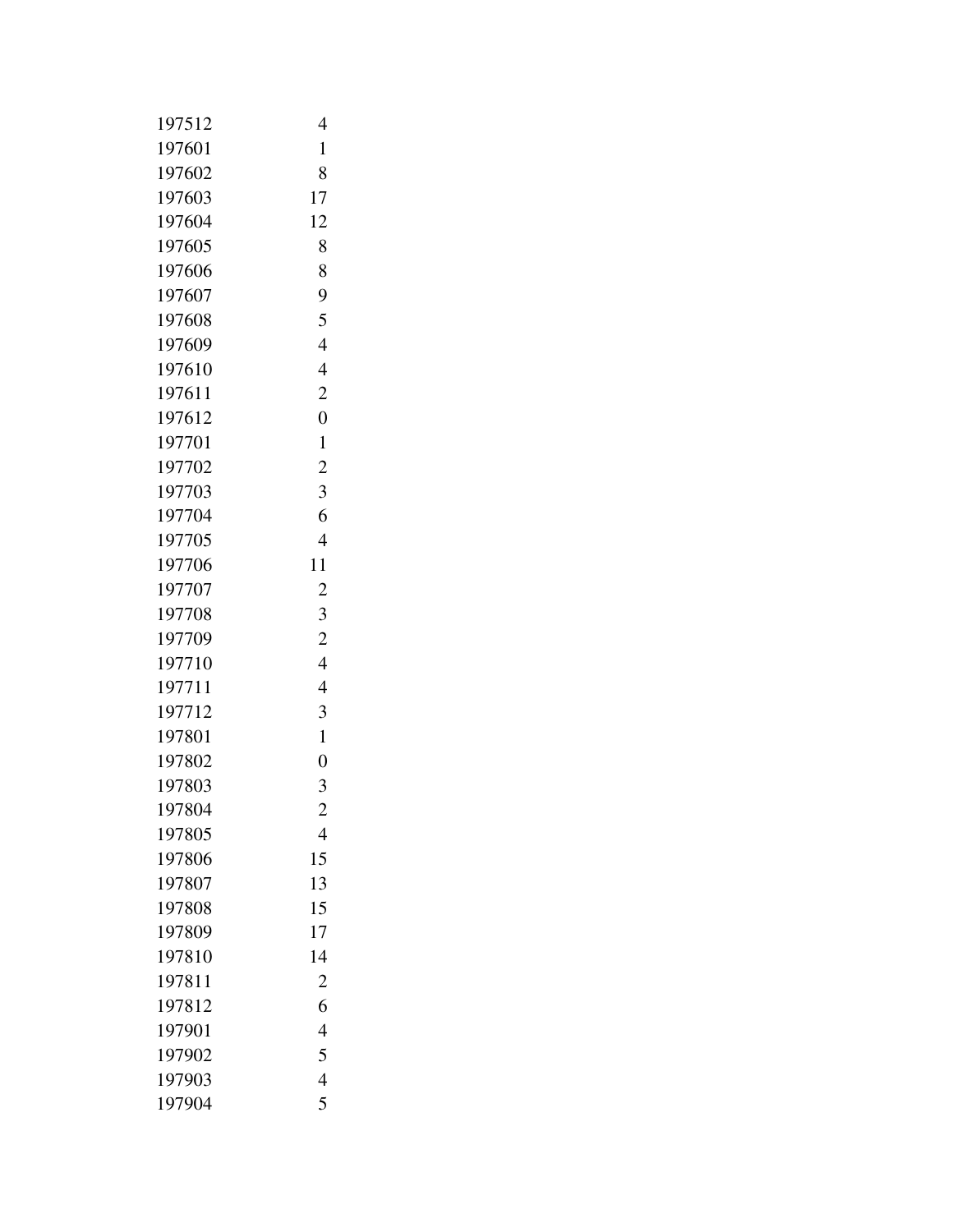| 197905 | 6              |
|--------|----------------|
| 197906 | 8              |
| 197907 | 4              |
| 197908 | 7              |
| 197909 | 14             |
| 197910 | 8              |
| 197911 | 6              |
| 197912 | 12             |
| 198001 | 8              |
| 198002 | 12             |
| 198003 | 14             |
| 198004 | 12             |
| 198005 | 12             |
| 198006 | 22             |
| 198007 | 17             |
| 198008 | 14             |
| 198009 | 19             |
| 198010 | 36             |
| 198011 | 31             |
| 198012 | 39             |
| 198101 | 28             |
| 198102 | 17             |
| 198103 | 27             |
| 198104 | 25             |
| 198105 | 29             |
| 198106 | 24             |
| 198107 | 17             |
| 198108 | 12             |
| 198109 | $\overline{7}$ |
| 198110 | 7              |
| 198111 | 26             |
| 198112 | 20             |
| 198201 | 4              |
| 198202 | 8              |
| 198203 | 9              |
| 198204 | $\overline{2}$ |
| 198205 | 18             |
| 198206 | 12             |
| 198207 | 8              |
| 198208 | 12             |
| 198209 | 12             |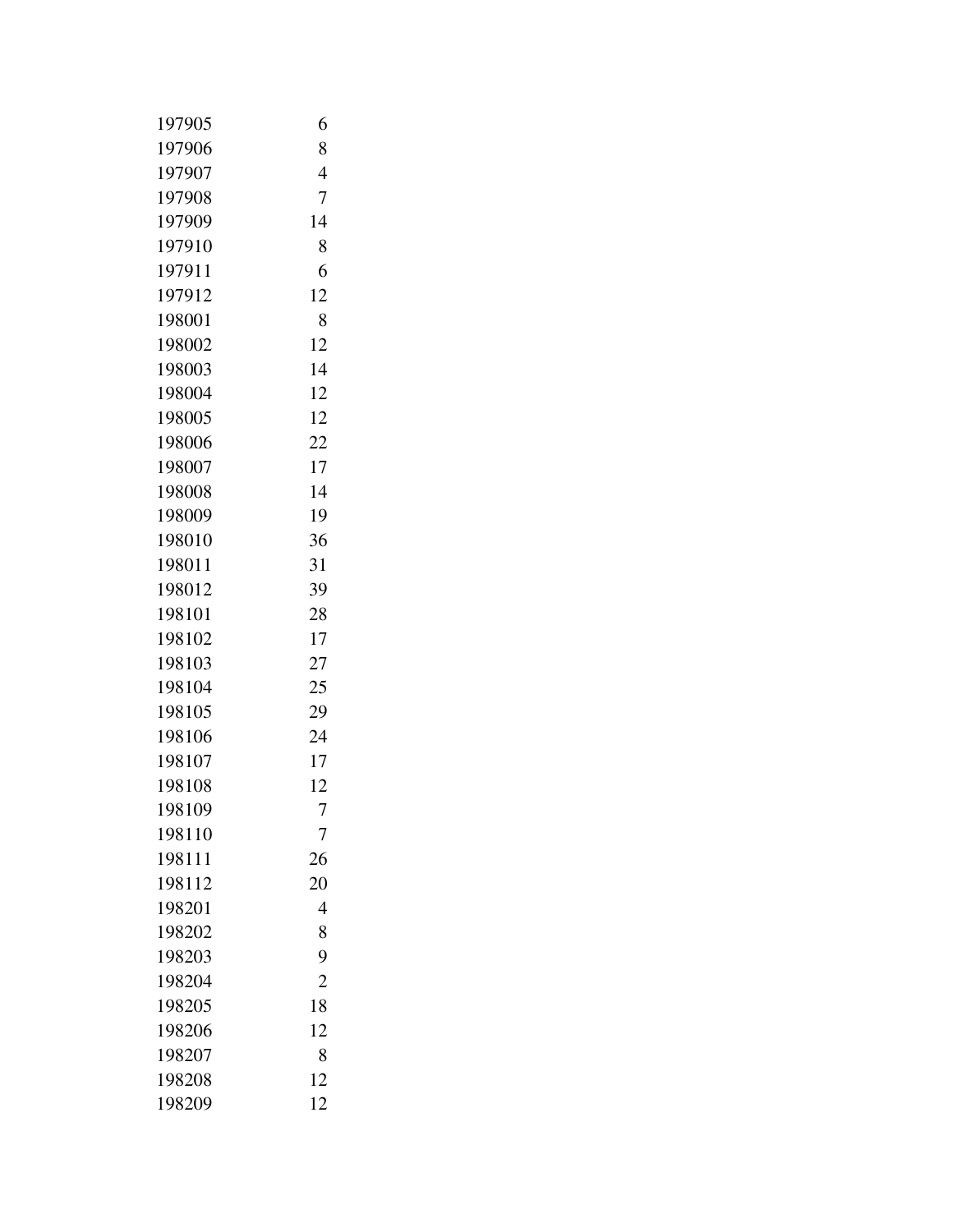| 198210 | 27 |
|--------|----|
| 198211 | 30 |
| 198212 | 42 |
| 198301 | 34 |
| 198302 | 40 |
| 198303 | 56 |
| 198304 | 62 |
| 198305 | 45 |
| 198306 | 88 |
| 198307 | 58 |
| 198308 | 51 |
| 198309 | 39 |
| 198310 | 31 |
| 198311 | 20 |
| 198312 | 21 |
| 198401 | 15 |
| 198402 | 6  |
| 198403 | 12 |
| 198404 | 11 |
| 198405 | 10 |
| 198406 | 5  |
| 198407 | 5  |
| 198408 | 10 |
| 198409 | 10 |
| 198410 | 20 |
| 198411 | 13 |
| 198412 | 8  |
| 198501 | 9  |
| 198502 | 24 |
| 198503 | 15 |
| 198504 | 26 |
| 198505 | 25 |
| 198506 | 39 |
| 198507 | 21 |
| 198508 | 22 |
| 198509 | 17 |
| 198510 | 19 |
| 198511 | 17 |
| 198512 | 34 |
| 198601 | 15 |
| 198602 | 33 |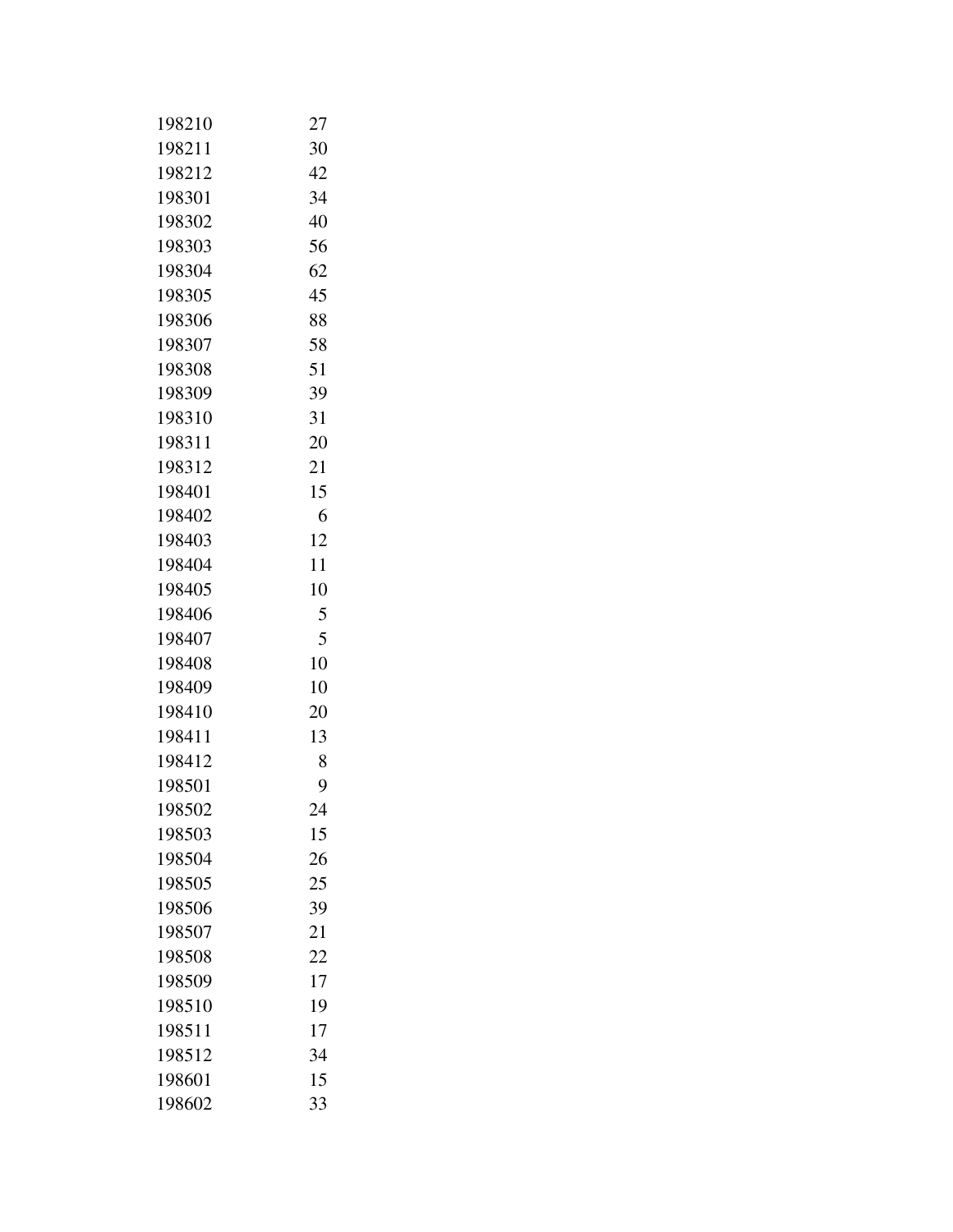| 198603 | 34             |
|--------|----------------|
| 198604 | 58             |
| 198605 | 47             |
| 198606 | 39             |
| 198607 | 35             |
| 198608 | 26             |
| 198609 | 11             |
| 198610 | 24             |
| 198611 | 15             |
| 198612 | 13             |
| 198701 | 8              |
| 198702 | 20             |
| 198703 | 22             |
| 198704 | 37             |
| 198705 | 35             |
| 198706 | 44             |
| 198707 | 23             |
| 198708 | 19             |
| 198709 | 20             |
| 198710 | 16             |
| 198711 | $\overline{0}$ |
| 198712 | 3              |
| 198801 | 5              |
| 198802 | $\overline{0}$ |
| 198803 | 8              |
| 198804 | 7              |
| 198805 | 7              |
| 198806 | 23             |
| 198807 | 8              |
| 198808 | 12             |
| 198809 | 12             |
| 198810 | 5              |
| 198811 | $\overline{7}$ |
| 198812 | 13             |
| 198901 | 3              |
| 198902 | 8              |
| 198903 | 5              |
| 198904 | 9              |
| 198905 | 14             |
| 198906 | 22             |
| 198907 | 14             |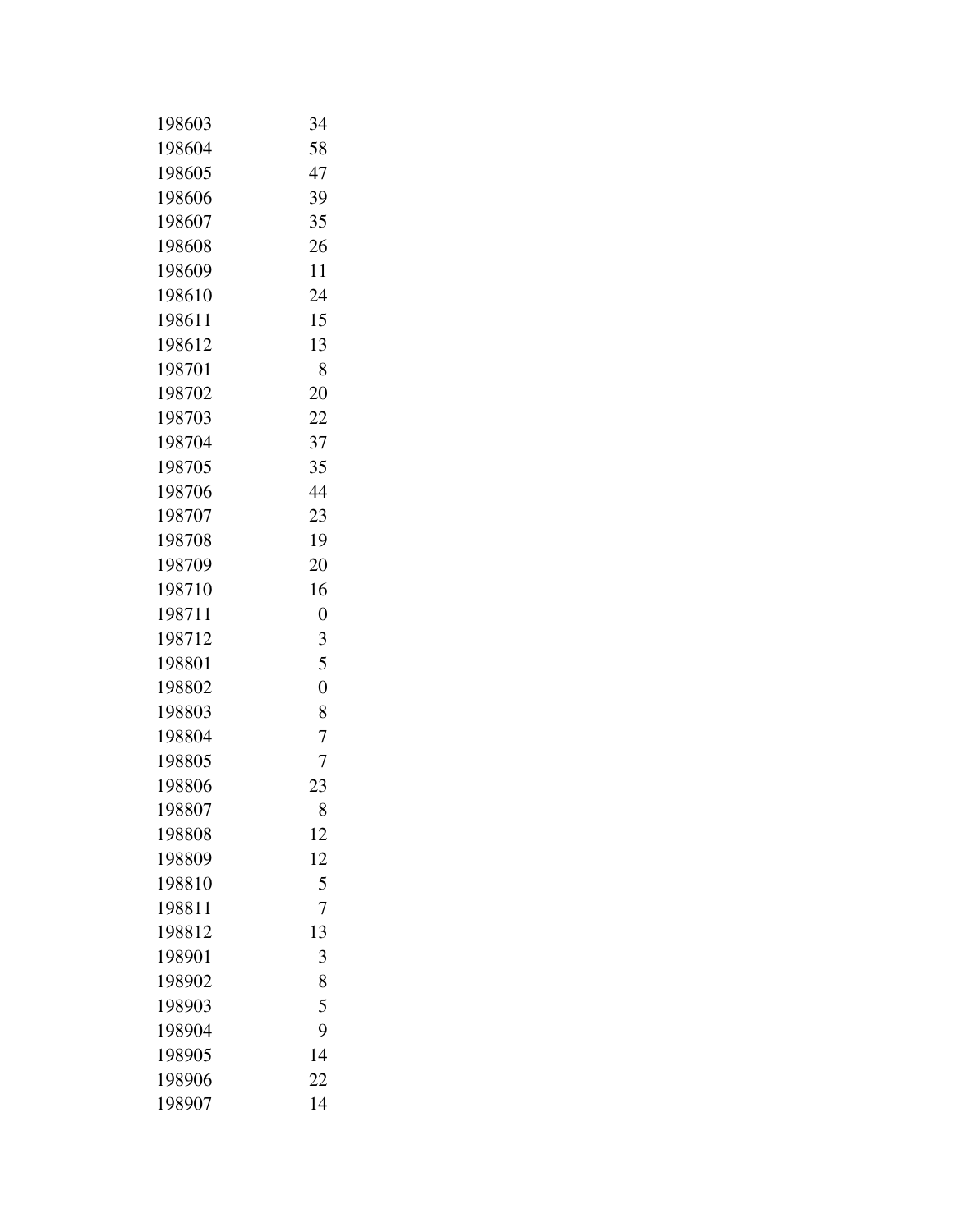| 198908 | 20 |
|--------|----|
| 198909 | 16 |
| 198910 | 20 |
| 198911 | 15 |
| 198912 | 21 |
| 199001 | 12 |
| 199002 | 13 |
| 199003 | 19 |
| 199004 | 13 |
| 199005 | 15 |
| 199006 | 23 |
| 199007 | 22 |
| 199008 | 5  |
| 199009 | 6  |
| 199010 | 8  |
| 199011 | 8  |
| 199012 | 9  |
| 199101 | 3  |
| 199102 | 15 |
| 199103 | 27 |
| 199104 | 26 |
| 199105 | 58 |
| 199106 | 45 |
| 199107 | 31 |
| 199108 | 18 |
| 199109 | 23 |
| 199110 | 28 |
| 199111 | 26 |
| 199112 | 26 |
| 199201 | 38 |
| 199202 | 39 |
| 199203 | 49 |
| 199204 | 52 |
| 199205 | 43 |
| 199206 | 44 |
| 199207 | 25 |
| 199208 | 25 |
| 199209 | 23 |
| 199210 | 35 |
| 199211 | 20 |
| 199212 | 39 |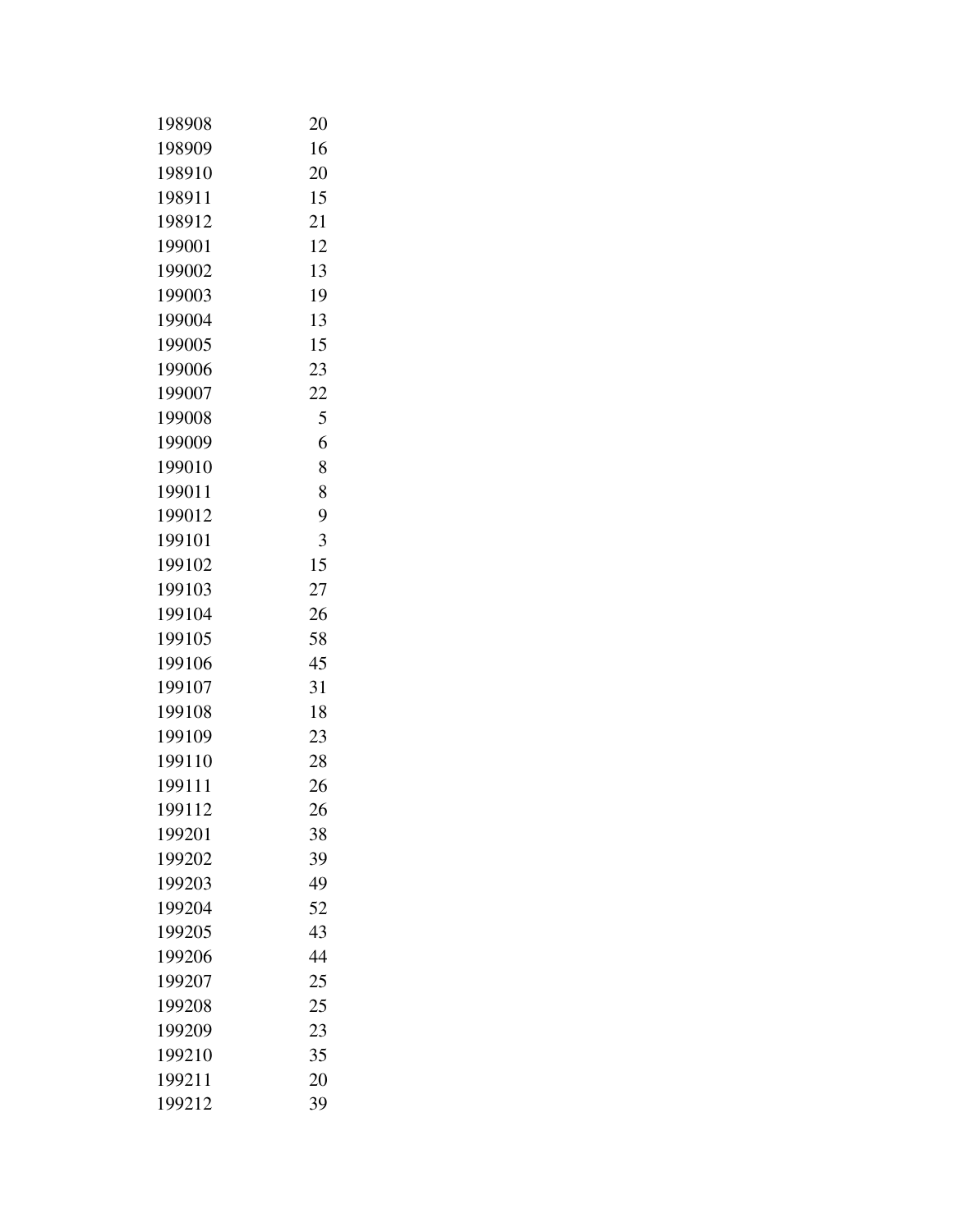| 199301 | 26 |
|--------|----|
| 199302 | 56 |
| 199303 | 56 |
| 199304 | 54 |
| 199305 | 50 |
| 199306 | 60 |
| 199307 | 46 |
| 199308 | 36 |
| 199309 | 58 |
| 199310 | 43 |
| 199311 | 74 |
| 199312 | 42 |
| 199401 | 59 |
| 199402 | 85 |
| 199403 | 96 |
| 199404 | 32 |
| 199405 | 56 |
| 199406 | 63 |
| 199407 | 32 |
| 199408 | 35 |
| 199409 | 42 |
| 199410 | 52 |
| 199411 | 94 |
| 199412 | 51 |
| 199501 | 10 |
| 199502 | 28 |
| 199503 | 27 |
| 199504 | 33 |
| 199505 | 38 |
| 199506 | 65 |
| 199507 | 35 |
| 199508 | 49 |
| 199509 | 68 |
| 199510 | 62 |
| 199511 | 58 |
| 199512 | 29 |
| 199601 | 25 |
| 199602 | 45 |
| 199603 | 56 |
| 199604 | 44 |
| 199605 | 77 |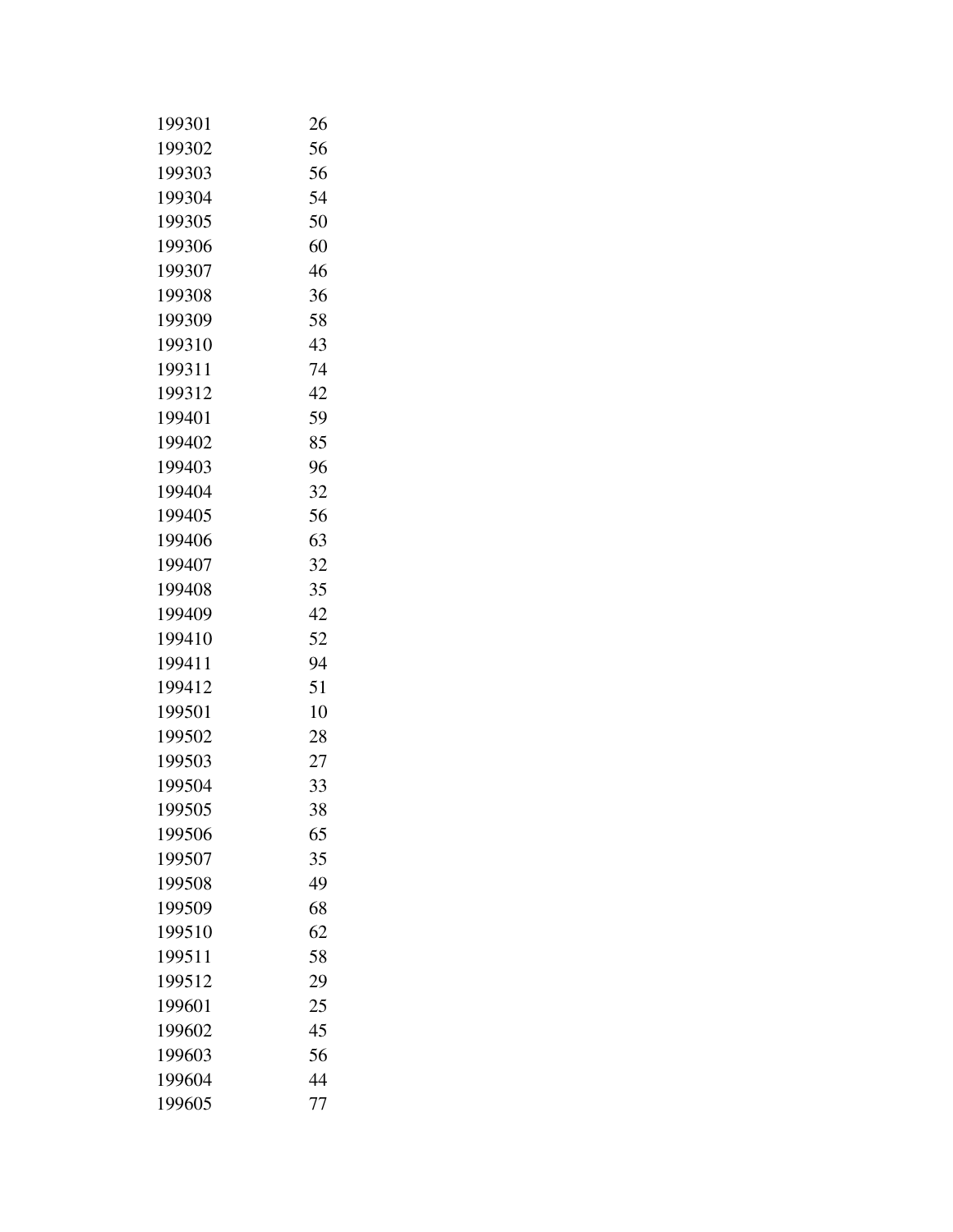| 199606 | 85 |
|--------|----|
| 199607 | 47 |
| 199608 | 39 |
| 199609 | 34 |
| 199610 | 48 |
| 199611 | 64 |
| 199612 | 30 |
| 199701 | 47 |
| 199702 | 57 |
| 199703 | 53 |
| 199704 | 33 |
| 199705 | 31 |
| 199706 | 39 |
| 199707 | 63 |
| 199708 | 42 |
| 199709 | 65 |
| 199710 | 86 |
| 199711 | 82 |
| 199712 | 45 |
| 199801 | 24 |
| 199802 | 90 |
| 199803 | 78 |
| 199804 | 94 |
| 199805 | 63 |
| 199806 | 60 |
| 199807 | 35 |
| 199808 | 10 |
| 199809 | 9  |
| 199810 | 12 |
| 199811 | 23 |
| 199812 | 22 |
| 199901 | 17 |
| 199902 | 31 |
| 199903 | 35 |
| 199904 | 38 |
| 199905 | 47 |
| 199906 | 42 |
| 199907 | 35 |
| 199908 | 22 |
| 199909 | 27 |
| 199910 | 39 |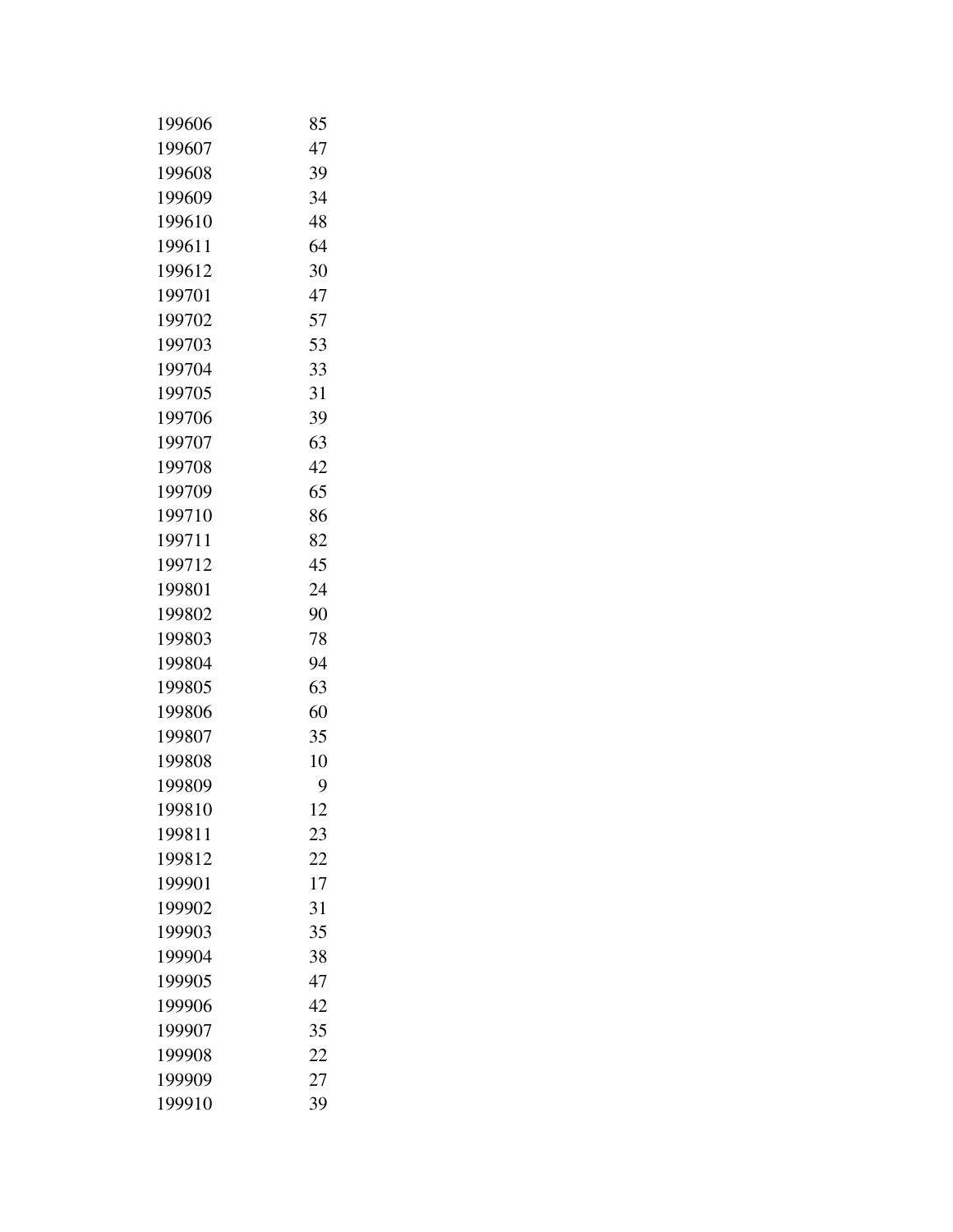| 199911 | 45 |
|--------|----|
| 199912 | 21 |
| 200001 | 24 |
| 200002 | 59 |
| 200003 | 54 |
| 200004 | 32 |
| 200005 | 17 |
| 200006 | 14 |
| 200007 | 16 |
| 200008 | 21 |
| 200009 | 18 |
| 200010 | 26 |
| 200011 | 22 |
| 200012 | 9  |
| 200101 | 12 |
| 200102 | 27 |
| 200103 | 20 |
| 200104 | 10 |
| 200105 | 28 |
| 200106 | 51 |
| 200107 | 33 |
| 200108 | 28 |
| 200109 | 19 |
| 200110 | 32 |
| 200111 | 43 |
| 200112 | 41 |
| 200201 | 18 |
| 200202 | 43 |
| 200203 | 45 |
| 200204 | 35 |
| 200205 | 40 |
| 200206 | 42 |
| 200207 | 20 |
| 200208 | 10 |
| 200209 | 11 |
| 200210 | 13 |
| 200211 | 23 |
| 200212 | 23 |
| 200301 | 15 |
| 200302 | 19 |
| 200303 | 12 |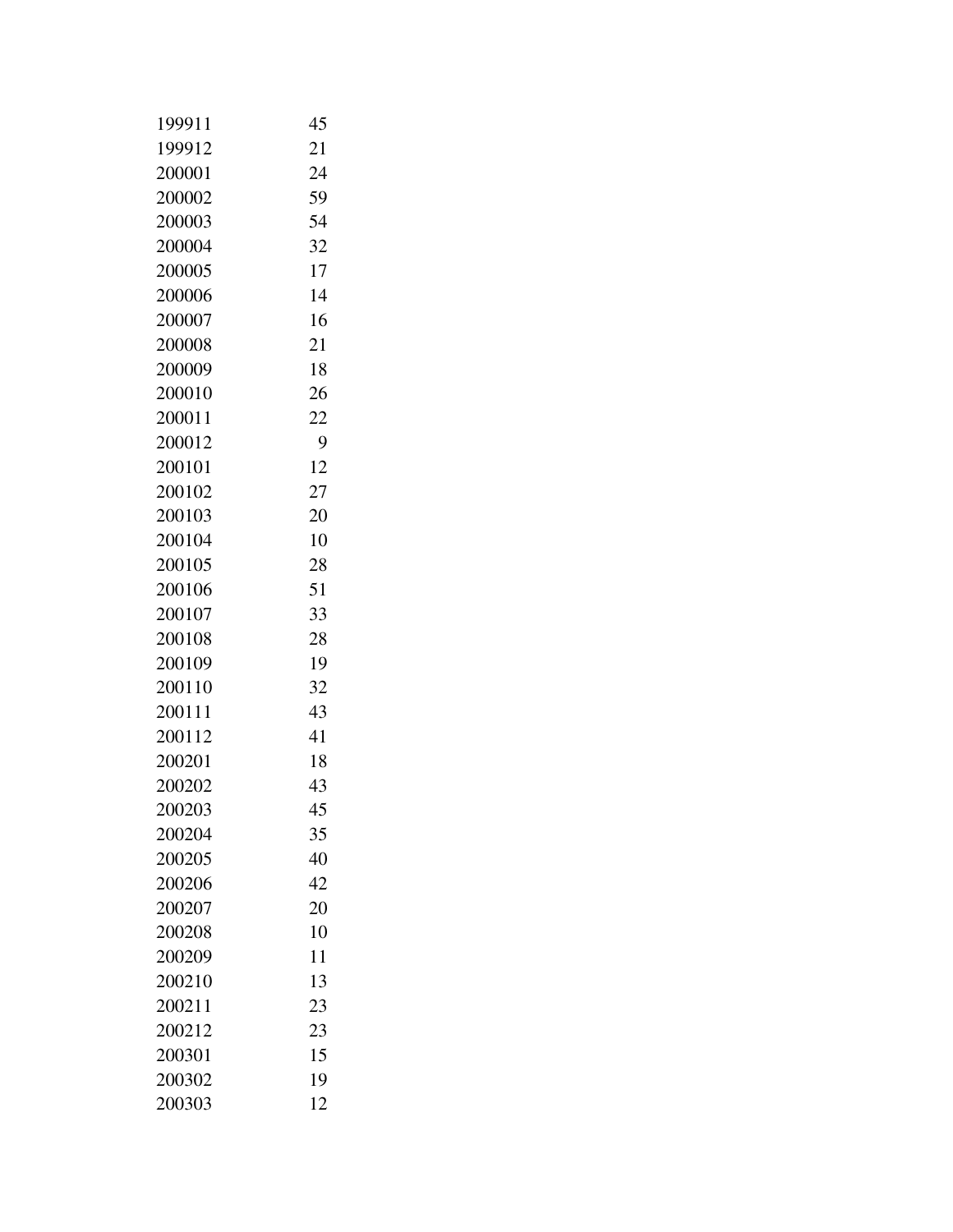| 200304 | 18 |
|--------|----|
| 200305 | 27 |
| 200306 | 35 |
| 200307 | 26 |
| 200308 | 34 |
| 200309 | 54 |
| 200310 | 51 |
| 200311 | 55 |
| 200312 | 40 |
| 200401 | 40 |
| 200402 | 46 |
| 200403 | 44 |
| 200404 | 32 |
| 200405 | 40 |
| 200406 | 37 |
| 200407 | 32 |
| 200408 | 15 |
| 200409 | 30 |
| 200410 | 17 |
| 200411 | 29 |
| 200412 | 37 |
| 200501 | 12 |
| 200502 | 25 |
| 200503 | 25 |
| 200504 | 8  |
| 200505 | 16 |
| 200506 | 38 |
| 200507 | 9  |
| 200508 | 30 |
| 200509 | 44 |
| 200510 | 30 |
| 200511 | 31 |
| 200512 | 40 |
| 200601 | 24 |
| 200602 | 20 |
| 200603 | 40 |
| 200604 | 24 |
| 200605 | 33 |
| 200606 | 22 |
| 200607 | 19 |
| 200608 | 13 |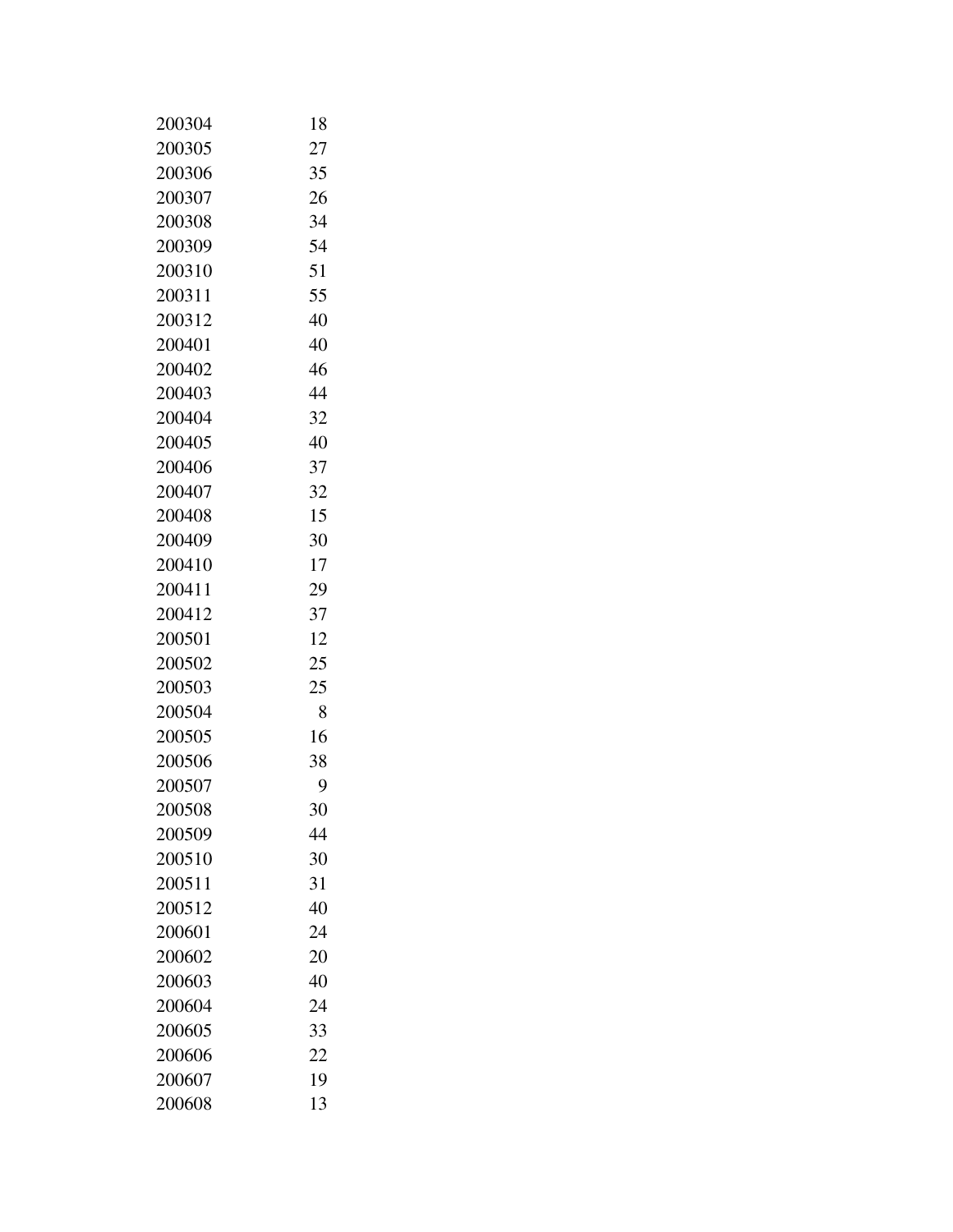| 200609 | 15  |
|--------|-----|
| 200610 | 13  |
| 200611 | 37  |
| 200612 | 31  |
| 200701 | 27  |
| 200702 | 23  |
| 200703 | 25  |
| 200704 | 27  |
| 200705 | 41  |
| 200706 | 25  |
| 200707 | 15  |
| 200708 | 11  |
| 200709 | 30  |
| 200710 | 37  |
| 200711 | 40  |
| 200712 | 23  |
| 200801 | 13  |
| 200802 | 27  |
| 200803 | 22  |
| 200804 | 27  |
| 200805 | 39  |
| 200806 | 30  |
| 200807 | 20  |
| 200808 | 20  |
| 200809 | 36  |
| 200810 | 18  |
| 200811 | 12  |
| 200812 | 21  |
| 200901 | 16  |
| 200902 | 27  |
| 200903 | 35  |
| 200904 | 45  |
| 200905 | 104 |
| 200906 | 89  |
| 200907 | 54  |
| 200908 | 74  |
| 200909 | 102 |
| 200910 | 76  |
| 200911 | 63  |
| 200912 | 64  |
| 201001 | 48  |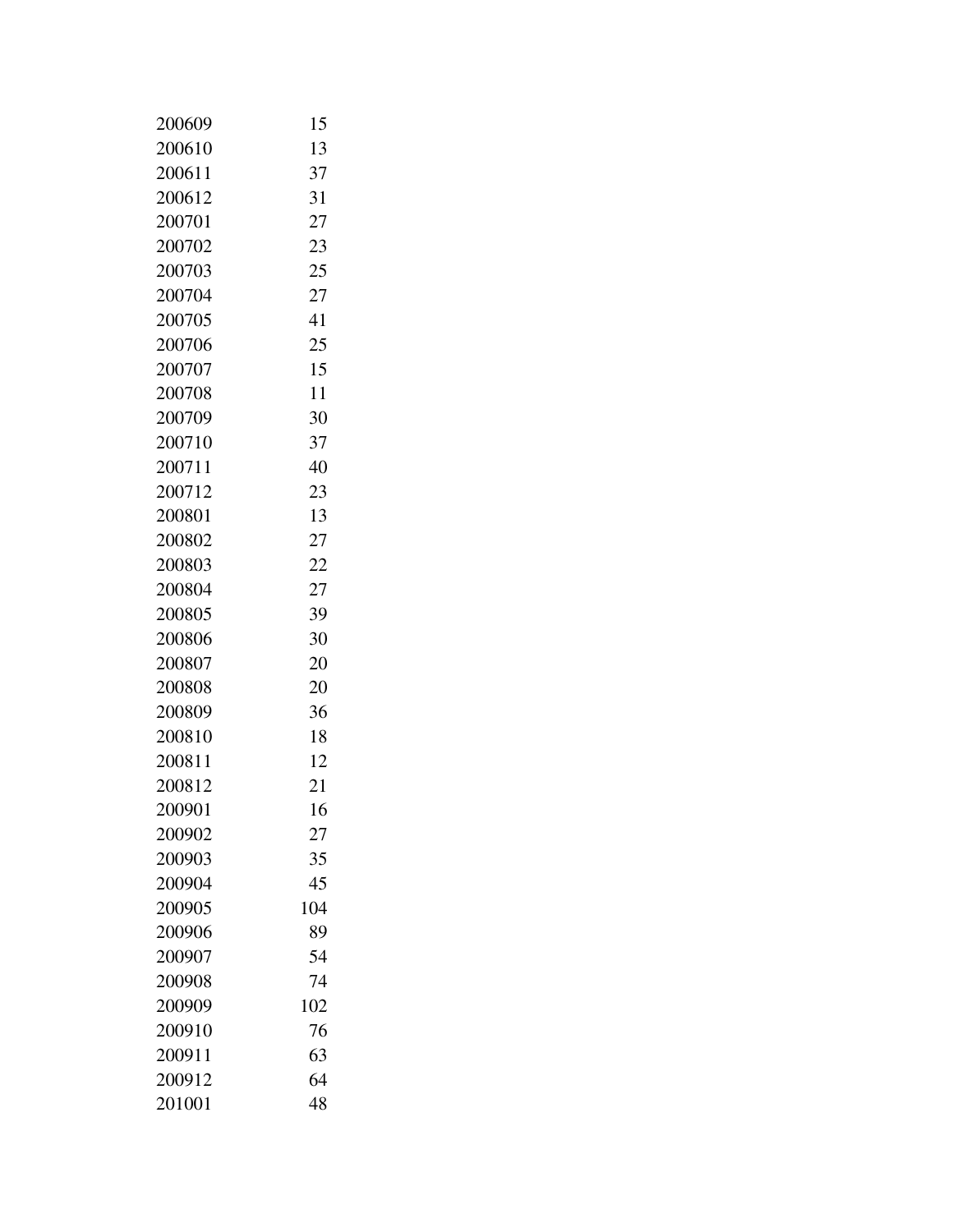| 201002 | 45 |
|--------|----|
| 201003 | 73 |
| 201004 | 74 |
| 201005 | 38 |
| 201006 | 44 |
| 201007 | 20 |
| 201008 | 34 |
| 201009 | 44 |
| 201010 | 41 |
| 201011 | 63 |
| 201012 | 62 |
| 201101 | 44 |
| 201102 | 48 |
| 201103 | 69 |
| 201104 | 44 |
| 201105 | 50 |
| 201106 | 48 |
| 201107 | 38 |
| 201108 | 7  |
| 201109 | 27 |
| 201110 | 22 |
| 201111 | 42 |
| 201112 | 34 |
| 201201 | 42 |
| 201202 | 58 |
| 201203 | 44 |
| 201204 | 33 |
| 201205 | 46 |
| 201206 | 27 |
| 201207 | 39 |
| 201208 | 39 |
| 201209 | 55 |
| 201210 | 53 |
| 201211 | 33 |
| 201212 | 37 |
| 201301 | 49 |
| 201302 | 35 |
| 201303 | 57 |
| 201304 | 33 |
| 201305 | 50 |
| 201306 | 36 |